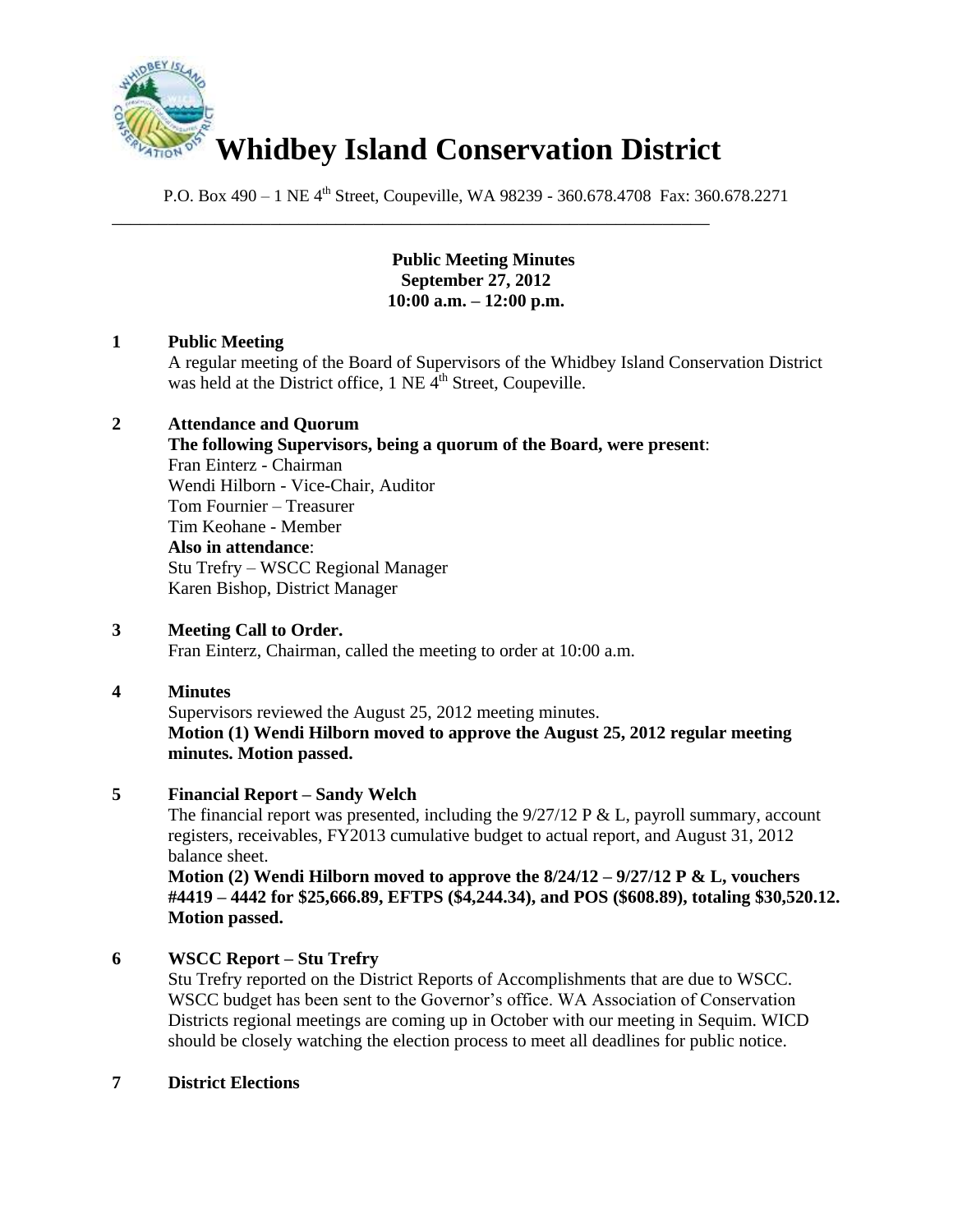Public notices will run stating that the WICD election date for 2013 will be set at the October 25, 2012 board meeting. Mid-term vacancy position notice has been sent to local newspapers. Board will try to make selection of mid-term vacancy at the October meeting.

## **8 District Manager Report – Karen Bishop**

- **Motion (3) – Tom Fournier moved that Fran Einterz be authorized to sign the Ebey's Watershed Restoration project grant contract. Motion passed.**
- **Motion (4) Tim Keohane moved that the following dates which includes changes to normal meeting dates, be accepted by the Board:**
	- o **November 20, 2012 – Board meeting (change to Tuesday from Thursday which is Thanksgiving)**
	- o **November 26 – 29, 2012 WACD State Annual Meeting**
	- o **December 20, 2012 – Board meeting (instead of Dec. 27 because of the Xmas holiday)**
	- o **February 21, 2013 – Board meeting (one week earlier than usual because of plant sale).**
	- o **March 2, 2013 – Plant sale**
	- **Motion passed.**
- **Motion (5) – Tom Keohane moved that WICD Supervisors submit two resolutions to the Northwest Regional WACD meeting. The two resolutions are 1) The Stormwater Runoff Resolution, and 2) Plant Sale Cost Equity Resolution. Motion passed.**

#### **9 Staff Reports**

Rob Hallbauer reported on the upcoming soils class, agricultural stormwater issues, and agricultural drainage ditch cleaning projects in the Maxwelton watershed. Sarah Cassatt gave a complete review of this year's Farm Tour.

#### **8 Conservation Plans**

AG.08.13-3 plan approval was postponed until the October meeting to give Supervisors a chance to thoroughly review it.

## **9 Upcoming Dates, Review of Motions and Adjourn**

October 3, 2012 – Report of Accomplishments report to Board of Island County Commissioners in collaboration with Snohomish Conservation District. October 10, 2012 WACD NW Region Meeting - Sequim October 25, 2012 WICD Board Meeting

#### **Review of Motions**

**Motion (1) Wendi Hilborn moved to approve the August 25, 2012 regular meeting minutes. Motion passed.**

**Motion (2) Wendi Hilborn moved to approve the 8/24/12 – 9/27/12 P & L, vouchers #4419 – 4442 for \$25,666.89, EFTPS (\$4,244.34), and POS (\$608.89), totaling \$30,520.12. Motion passed.**

**Motion (3) – Tom Fournier moved that Fran Einterz be authorized to sign the Ebey's Watershed Restoration project grant contract. Motion passed.** 

**Motion (4) Tim Keohane moved that the following dates, which include changes to normal meeting dates, be accepted by the Board:**

**November 20, 2012 – Board meeting (change to Tuesday from Thursday which is Thanksgiving)** 

**November 26 – 29, 2012 WACD State Annual Meeting**